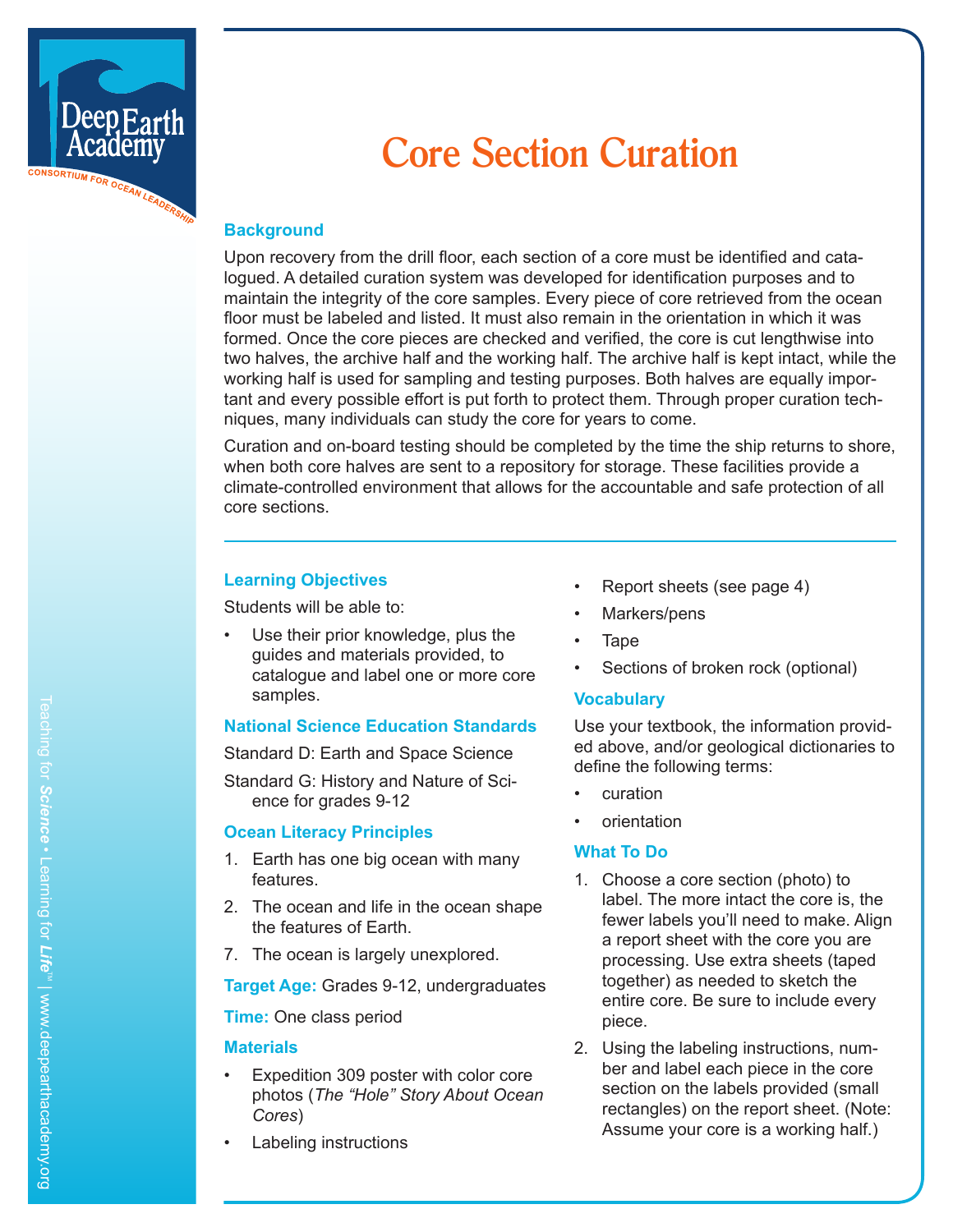3. Place arrows along the left side of your drawing to indicate the direction of orientation. The arrows should point toward the top of the core section. (The top of the poster is the top of your core.)

#### **Analysis**

- 1. Why is it important to label core sections before their use in scientific research?
- 2. Why must the core remain in the formation orientation before, during, and after the curation process?

### **Extensions**

- 1. Use the broken rock provided by your instructor to complete the following:
	- a. Carefully (without breaking them) lay out the pieces so that all are visible.
	- b. Examine, make a rough sketch, and number each piece in the space provided on a new report sheet.
	- c. Reassemble the rock if necessary.
	- d. Imagine that your rock has been cut in half for curation, and decide which will be your working and archive halves. Sketch what your archive half would look like in the space provided.
	- e. Create curation labels for your pieces. What information should/can be included on these labels?
- 2. Learn more about the Gulf Coast Repository at *http://iodp.tamu.edu/curation/gcr/index.html*.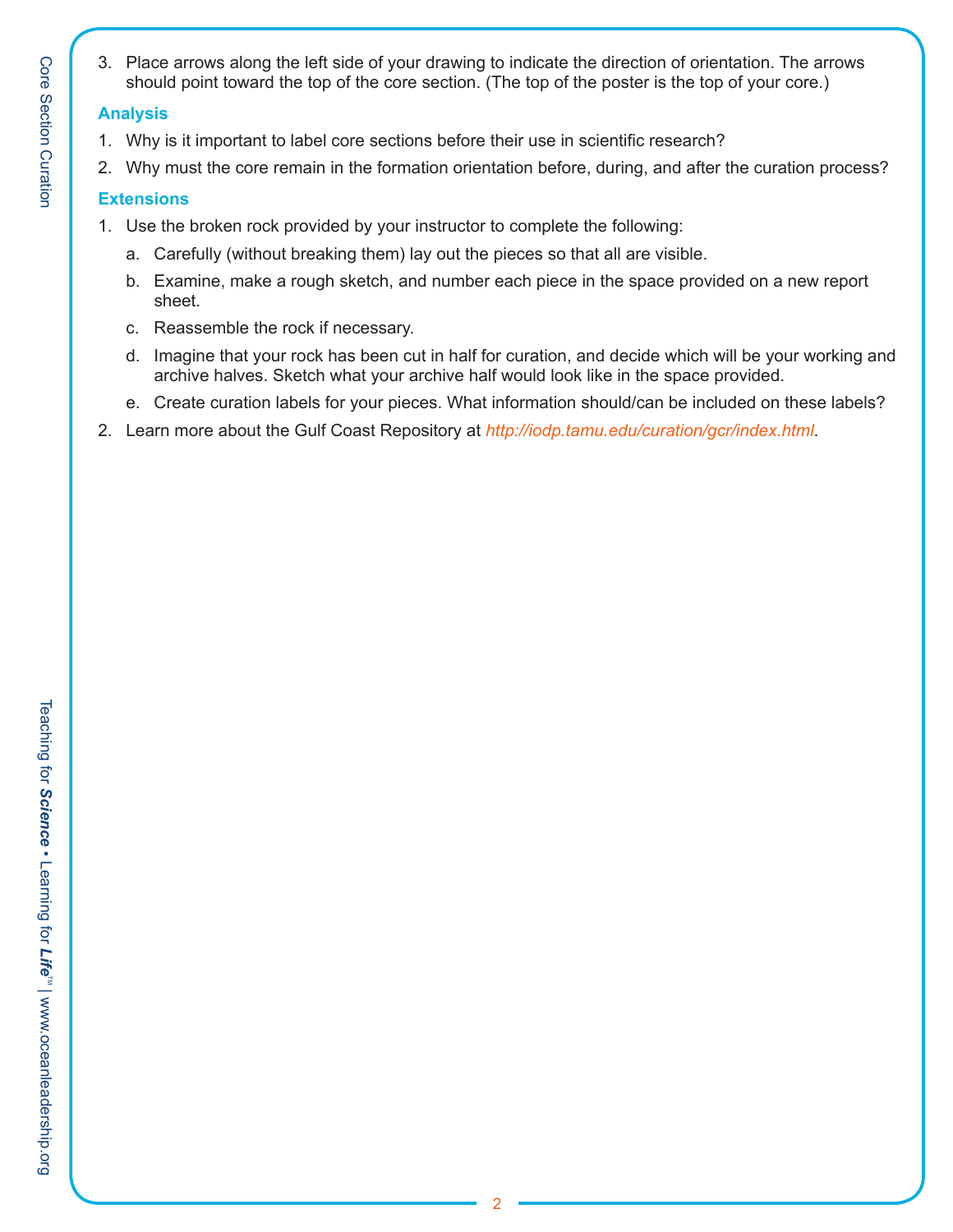## **Labeling**

All hard rock pieces are labeled with the Integrated Ocean Drilling Program standard identifier: Expedition, Site, Hole, Core, Core type, Section, Piece (and Sub-piece number), an "Up" arrow if the piece is oriented, and a "W" or an "A", indicating whether the piece is from the working or archive half.

Each piece should be numbered consecutively from the top of the section down. Every section should begin with piece number 1, even if a piece is continuous between sections. Sub-pieces (i.e., the pieces which fit together between liner dividers collectively to form a piece), should be consecutively alphabetized from the top of the piece to the bottom of the piece. When the CUT FACE of the WORKING HALF is facing up, the sub-piece to the right, relative to the stratigraphic top of the section, is sub-piece A (see Figure 1).

Whenever possible, sections should be divided between pieces. Remember that curated section lengths may be shorter that the average 150 cm length, however the cut liner should remain 150 cm with "EMPTY" written in the blank space at the bottom.



*Figure 1 - Numbering system for hard rock labels*



- when the core is reconstructed in the splitting room. 1. To identify and distinguish between individual sub pieces of a continuous rock piece, they *need to be lettered with suffixes. Mark the sub pieces that fit together or have contiguous features at the bottom and draw connecting lines between them with a red wax pencil. This should be done previous to the labeling when receiving the core on the catwalk and/or*
- *2. In the example from Figure 2 all the individual sub pieces of the continuous rock piece have the same bin number: 1, but to distinguish between them, different letter suffixes: 1A, 1B, 1C and 1D.*
- *3. All individual sub pieces within a continuous rock piece having a reasonable size must be separated by letter suffixes with the exception of rules I and II:*
	- *I. If a rock or sub piece is broken in only one of the section half's they should be labeled with the same letter suffixes. See the sub pieces labeled 1D.*
	- *II. If the pieces broke while splitting on the saw.*

*Figure 2 - Labeling hard rock pieces with letter suffixes*

Please ensure that hard rock cores are curated so the assigned piece and sub-piece numbers are the same in both the archive and working halves. Should there be one piece in the archive half that has broken into two pieces in the working half, then each unit in the working half would be assigned a single piece number (No sub-piece numbers would be assigned).